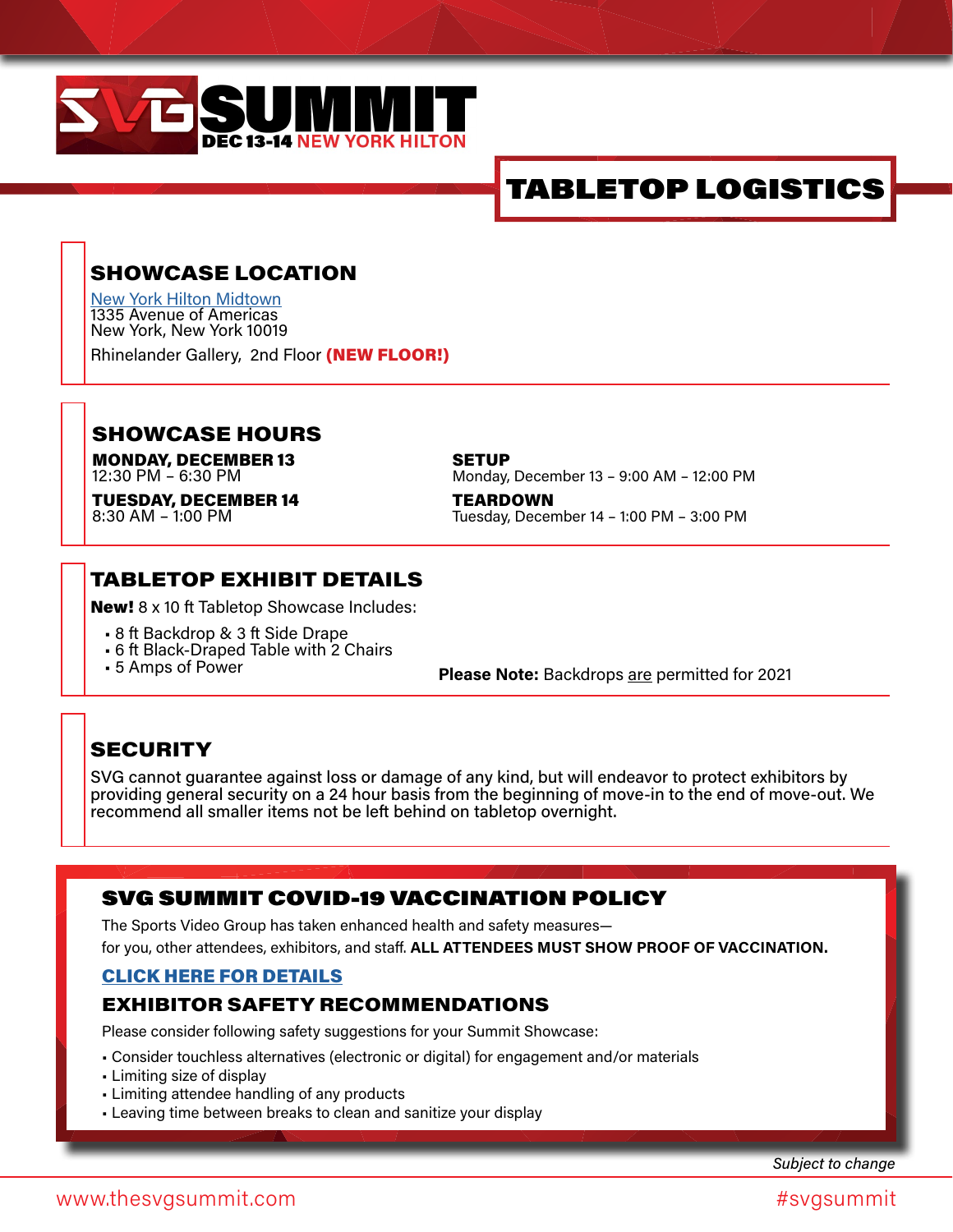

## PLAN YOUR SCHEDULE IN ADVANCE!

## MONDAY AT-A-GLANCE

| <b>Future of Remote Production</b><br><b>Cloud Tools &amp; Services</b><br><b>Social Sports</b><br><b>DTV Audio</b><br><b>SPIRIT Career Development Track</b><br>9:30 a.m.<br>$9:30 - 10:30$ a.m.<br>Apprenticeships and Internships: What's Next?<br>10:30 a.m.<br>$10:30 - 11:30$ a.m.<br>11:00 a.m.<br>Developing the Freelancer Community<br>$11:00 - 11:15$ a.m.<br>11:00 - 11:30 a.m.<br>$11:00 - 11:30$ a.m.<br>$11:00 - 11:30$ a.m.<br>11:05 a.m.<br>The Premium Audio<br><b>Pandemic Production:</b><br><b>Technology Case Study</b><br><b>Deep-Rooted Rivalries:</b><br>11:10 a.m.<br><b>How Tech Makes a Difference</b><br><b>Creatives Develop Content</b><br>Challenge<br>11:15 a.m.<br>to Fire Up a Fanbase<br>$11:15 - 11:30$ a.m.<br>11:20a.m.<br><b>Technology Case Study</b><br>11:25 a.m.<br>11:30 a.m.<br>11:30 - 11:45 a.m.<br>$11:30 - 11:45$ a.m.<br>11:30 a.m. - 12:00 p.m.<br>11:30 a.m. - 12:30 p.m.<br>11:30 a.m. - 12:30 p.m.<br>11:35 a.m.<br>Let's Get Mentoring! Women in Sports Industry<br><b>Technology Case Study</b><br><b>Technology Case Study</b><br>The Power of Social:<br><b>Efficiently Scaling-Up</b><br>11:40 a.m.<br><b>Atmos and Accessible</b><br>How COVID-19 Information<br>Initiative<br>11:45 a.m.<br>Is Shared Through<br>Audio Production and<br>11:45 a.m. - 12:30 p.m.<br>11:45 a.m. - 12:30 p.m.<br><b>Effective Posting</b><br><b>Distribution</b><br>11:50 a.m.<br><b>Decentralized Production</b><br><b>Production Workflows in</b><br>11:55 a.m.<br><b>Workflows</b><br>the Cloud: What's Possible<br>12:00 p.m.<br>Today and What's Coming<br>12:00 - 12:30 p.m.<br>12:05 p.m.<br>Tomorrow<br><b>Player Access: Technology</b><br>12:10 p.m.<br><b>Helps Teams Bypass</b><br>12:15 p.m.<br><b>In-House Restrictions</b><br>12:20 p.m.<br>12:25 p.m.<br>$12:30 -$<br><b>Networking Break in Exhibit Area</b><br>1:30 p.m.<br><b>Production Truck &amp;</b><br><b>Sports Content</b><br><b>General Sessions</b><br><b>DTV Audio</b><br><b>Streaming and OTT</b><br><b>Management</b><br><b>Facility Design</b><br>1:30 p.m.<br>1:30 - 2:00 p.m.<br>$1:30 - 2:30$ p.m.<br>$1:30 - 2:00$ p.m.<br>$1:30 - 2:10$ p.m.<br>$1:30 - 2:15$ p.m.<br>1:35 p.m.<br>Hot Tech Showcase:<br><b>Future of Truck Design</b><br>The New Age of Remote<br>Leaders Speak Out:<br><b>Streamlining Edit Workflows</b><br>Collaboration:<br>The State of Streaming and OTT<br>5G as a Production Tool<br>to Support Live Production in<br>1:40 p.m.<br>Cloud, SaaS, and the<br>Atmos<br>1:45 p.m.<br><b>Future of Postproduction</b><br>1:50 p.m.<br>1:55 p.m.<br>2:00 p.m.<br>2:00 - 2:15 p.m.<br>$2:00 - 2:30$ p.m.<br>2:05 p.m.<br><b>Technology Case Study</b><br>Applying AI to Live Immersive<br>2:10 p.m.<br><b>Audio Production</b><br>2:10 - 2:25 p.m.<br>2:15 p.m.<br><b>Technology Case Study</b><br>2:15 - 3:00 p.m.<br>2:15 - 2:30 p.m.<br>2:20 p.m.<br>Hot Tech Showcase:<br><b>Technology Case Study</b><br>2:25 p.m.<br><b>Shallow Depth of Field Cameras</b><br>2:25 - 3:00 p.m.<br>2:30 p.m.<br><b>Future of Facility Design</b><br>2:30 - 3:00 p.m.<br>$2:30 - 3:00$ p.m.<br>$2:30 - 3:00$ p.m.<br>2:35 p.m.<br>The State of Storage:<br><b>OTT App Case Study</b><br>New Spectrum Challenges and<br>2:40 p.m. |  |
|-------------------------------------------------------------------------------------------------------------------------------------------------------------------------------------------------------------------------------------------------------------------------------------------------------------------------------------------------------------------------------------------------------------------------------------------------------------------------------------------------------------------------------------------------------------------------------------------------------------------------------------------------------------------------------------------------------------------------------------------------------------------------------------------------------------------------------------------------------------------------------------------------------------------------------------------------------------------------------------------------------------------------------------------------------------------------------------------------------------------------------------------------------------------------------------------------------------------------------------------------------------------------------------------------------------------------------------------------------------------------------------------------------------------------------------------------------------------------------------------------------------------------------------------------------------------------------------------------------------------------------------------------------------------------------------------------------------------------------------------------------------------------------------------------------------------------------------------------------------------------------------------------------------------------------------------------------------------------------------------------------------------------------------------------------------------------------------------------------------------------------------------------------------------------------------------------------------------------------------------------------------------------------------------------------------------------------------------------------------------------------------------------------------------------------------------------------------------------------------------------------------------------------------------------------------------------------------------------------------------------------------------------------------------------------------------------------------------------------------------------------------------------------------------------------------------------------------------------------------------------------------------------------------------------------------------------------------------------------------------------------------------------------------------------------------------------------------------------------------------------------------------------------------------------------------------------------------------------------------------------------------------------|--|
|                                                                                                                                                                                                                                                                                                                                                                                                                                                                                                                                                                                                                                                                                                                                                                                                                                                                                                                                                                                                                                                                                                                                                                                                                                                                                                                                                                                                                                                                                                                                                                                                                                                                                                                                                                                                                                                                                                                                                                                                                                                                                                                                                                                                                                                                                                                                                                                                                                                                                                                                                                                                                                                                                                                                                                                                                                                                                                                                                                                                                                                                                                                                                                                                                                                                         |  |
|                                                                                                                                                                                                                                                                                                                                                                                                                                                                                                                                                                                                                                                                                                                                                                                                                                                                                                                                                                                                                                                                                                                                                                                                                                                                                                                                                                                                                                                                                                                                                                                                                                                                                                                                                                                                                                                                                                                                                                                                                                                                                                                                                                                                                                                                                                                                                                                                                                                                                                                                                                                                                                                                                                                                                                                                                                                                                                                                                                                                                                                                                                                                                                                                                                                                         |  |
|                                                                                                                                                                                                                                                                                                                                                                                                                                                                                                                                                                                                                                                                                                                                                                                                                                                                                                                                                                                                                                                                                                                                                                                                                                                                                                                                                                                                                                                                                                                                                                                                                                                                                                                                                                                                                                                                                                                                                                                                                                                                                                                                                                                                                                                                                                                                                                                                                                                                                                                                                                                                                                                                                                                                                                                                                                                                                                                                                                                                                                                                                                                                                                                                                                                                         |  |
|                                                                                                                                                                                                                                                                                                                                                                                                                                                                                                                                                                                                                                                                                                                                                                                                                                                                                                                                                                                                                                                                                                                                                                                                                                                                                                                                                                                                                                                                                                                                                                                                                                                                                                                                                                                                                                                                                                                                                                                                                                                                                                                                                                                                                                                                                                                                                                                                                                                                                                                                                                                                                                                                                                                                                                                                                                                                                                                                                                                                                                                                                                                                                                                                                                                                         |  |
|                                                                                                                                                                                                                                                                                                                                                                                                                                                                                                                                                                                                                                                                                                                                                                                                                                                                                                                                                                                                                                                                                                                                                                                                                                                                                                                                                                                                                                                                                                                                                                                                                                                                                                                                                                                                                                                                                                                                                                                                                                                                                                                                                                                                                                                                                                                                                                                                                                                                                                                                                                                                                                                                                                                                                                                                                                                                                                                                                                                                                                                                                                                                                                                                                                                                         |  |
|                                                                                                                                                                                                                                                                                                                                                                                                                                                                                                                                                                                                                                                                                                                                                                                                                                                                                                                                                                                                                                                                                                                                                                                                                                                                                                                                                                                                                                                                                                                                                                                                                                                                                                                                                                                                                                                                                                                                                                                                                                                                                                                                                                                                                                                                                                                                                                                                                                                                                                                                                                                                                                                                                                                                                                                                                                                                                                                                                                                                                                                                                                                                                                                                                                                                         |  |
|                                                                                                                                                                                                                                                                                                                                                                                                                                                                                                                                                                                                                                                                                                                                                                                                                                                                                                                                                                                                                                                                                                                                                                                                                                                                                                                                                                                                                                                                                                                                                                                                                                                                                                                                                                                                                                                                                                                                                                                                                                                                                                                                                                                                                                                                                                                                                                                                                                                                                                                                                                                                                                                                                                                                                                                                                                                                                                                                                                                                                                                                                                                                                                                                                                                                         |  |
|                                                                                                                                                                                                                                                                                                                                                                                                                                                                                                                                                                                                                                                                                                                                                                                                                                                                                                                                                                                                                                                                                                                                                                                                                                                                                                                                                                                                                                                                                                                                                                                                                                                                                                                                                                                                                                                                                                                                                                                                                                                                                                                                                                                                                                                                                                                                                                                                                                                                                                                                                                                                                                                                                                                                                                                                                                                                                                                                                                                                                                                                                                                                                                                                                                                                         |  |
|                                                                                                                                                                                                                                                                                                                                                                                                                                                                                                                                                                                                                                                                                                                                                                                                                                                                                                                                                                                                                                                                                                                                                                                                                                                                                                                                                                                                                                                                                                                                                                                                                                                                                                                                                                                                                                                                                                                                                                                                                                                                                                                                                                                                                                                                                                                                                                                                                                                                                                                                                                                                                                                                                                                                                                                                                                                                                                                                                                                                                                                                                                                                                                                                                                                                         |  |
|                                                                                                                                                                                                                                                                                                                                                                                                                                                                                                                                                                                                                                                                                                                                                                                                                                                                                                                                                                                                                                                                                                                                                                                                                                                                                                                                                                                                                                                                                                                                                                                                                                                                                                                                                                                                                                                                                                                                                                                                                                                                                                                                                                                                                                                                                                                                                                                                                                                                                                                                                                                                                                                                                                                                                                                                                                                                                                                                                                                                                                                                                                                                                                                                                                                                         |  |
|                                                                                                                                                                                                                                                                                                                                                                                                                                                                                                                                                                                                                                                                                                                                                                                                                                                                                                                                                                                                                                                                                                                                                                                                                                                                                                                                                                                                                                                                                                                                                                                                                                                                                                                                                                                                                                                                                                                                                                                                                                                                                                                                                                                                                                                                                                                                                                                                                                                                                                                                                                                                                                                                                                                                                                                                                                                                                                                                                                                                                                                                                                                                                                                                                                                                         |  |
| How Archiving Strategy and<br><b>Opportunities</b><br>2:45 p.m.<br><b>Technology Have Evolved</b><br>Through the Pandemic<br>2:50 p.m.<br>2:55 p.m.                                                                                                                                                                                                                                                                                                                                                                                                                                                                                                                                                                                                                                                                                                                                                                                                                                                                                                                                                                                                                                                                                                                                                                                                                                                                                                                                                                                                                                                                                                                                                                                                                                                                                                                                                                                                                                                                                                                                                                                                                                                                                                                                                                                                                                                                                                                                                                                                                                                                                                                                                                                                                                                                                                                                                                                                                                                                                                                                                                                                                                                                                                                     |  |
| $3:00 -$<br><b>Networking Break in Exhibit Area</b><br>4:00 p.m.                                                                                                                                                                                                                                                                                                                                                                                                                                                                                                                                                                                                                                                                                                                                                                                                                                                                                                                                                                                                                                                                                                                                                                                                                                                                                                                                                                                                                                                                                                                                                                                                                                                                                                                                                                                                                                                                                                                                                                                                                                                                                                                                                                                                                                                                                                                                                                                                                                                                                                                                                                                                                                                                                                                                                                                                                                                                                                                                                                                                                                                                                                                                                                                                        |  |
| 4:00 p.m.<br>4:00 - 4:30 p.m.<br>4:00 - 4:30 p.m.<br>4:00 - 4:30 p.m.<br>4:05 p.m.<br><b>Hot Tech Showcase:</b><br>Industry M&A: The Impacts on<br>The Cloud and Beyond:<br>4:10 p.m.<br><b>Trends in Encoding and</b><br><b>Drones and Aerial Cameras</b><br>Archiving Technologies and the<br>4:15 p.m.<br><b>Road Forward</b><br>Transcoding<br>4:20 p.m.<br>4:25 p.m.                                                                                                                                                                                                                                                                                                                                                                                                                                                                                                                                                                                                                                                                                                                                                                                                                                                                                                                                                                                                                                                                                                                                                                                                                                                                                                                                                                                                                                                                                                                                                                                                                                                                                                                                                                                                                                                                                                                                                                                                                                                                                                                                                                                                                                                                                                                                                                                                                                                                                                                                                                                                                                                                                                                                                                                                                                                                                               |  |
| 4:30 p.m.<br>$4:30 - 5:00$ p.m.<br>4:30 - 4:45 p.m.<br>4:30 - 4:45 p.m.<br>4:35 p.m.<br><b>Augmented Reality Graphics</b><br><b>Technology Case Study</b><br><b>Technology Case Study</b><br>4:40 p.m.<br>4:45 p.m.<br>4:45 - 5:30 p.m.<br>4:45 - 5:30 p.m.                                                                                                                                                                                                                                                                                                                                                                                                                                                                                                                                                                                                                                                                                                                                                                                                                                                                                                                                                                                                                                                                                                                                                                                                                                                                                                                                                                                                                                                                                                                                                                                                                                                                                                                                                                                                                                                                                                                                                                                                                                                                                                                                                                                                                                                                                                                                                                                                                                                                                                                                                                                                                                                                                                                                                                                                                                                                                                                                                                                                             |  |
| 4:50 p.m.<br>Emerging From the Pandemic:<br>Next-Level Engagement:<br>4:55 p.m.<br>How Has Media Management<br>Low-Latency Streaming and<br>Changed and What's Ahead<br>the Foundation of Live Video<br>5:00 p.m.<br>5:00 - 5:30 p.m.<br>in 2022?<br>Interaction<br>5:05 p.m.<br>HDR<br>5:10 p.m.<br>5:15 p.m.                                                                                                                                                                                                                                                                                                                                                                                                                                                                                                                                                                                                                                                                                                                                                                                                                                                                                                                                                                                                                                                                                                                                                                                                                                                                                                                                                                                                                                                                                                                                                                                                                                                                                                                                                                                                                                                                                                                                                                                                                                                                                                                                                                                                                                                                                                                                                                                                                                                                                                                                                                                                                                                                                                                                                                                                                                                                                                                                                          |  |
| 5:20 p.m.<br>5:25 p.m.                                                                                                                                                                                                                                                                                                                                                                                                                                                                                                                                                                                                                                                                                                                                                                                                                                                                                                                                                                                                                                                                                                                                                                                                                                                                                                                                                                                                                                                                                                                                                                                                                                                                                                                                                                                                                                                                                                                                                                                                                                                                                                                                                                                                                                                                                                                                                                                                                                                                                                                                                                                                                                                                                                                                                                                                                                                                                                                                                                                                                                                                                                                                                                                                                                                  |  |
| $5:30 -$<br><b>Networking Reception in Exhibit Area</b><br>6:30 p.m.                                                                                                                                                                                                                                                                                                                                                                                                                                                                                                                                                                                                                                                                                                                                                                                                                                                                                                                                                                                                                                                                                                                                                                                                                                                                                                                                                                                                                                                                                                                                                                                                                                                                                                                                                                                                                                                                                                                                                                                                                                                                                                                                                                                                                                                                                                                                                                                                                                                                                                                                                                                                                                                                                                                                                                                                                                                                                                                                                                                                                                                                                                                                                                                                    |  |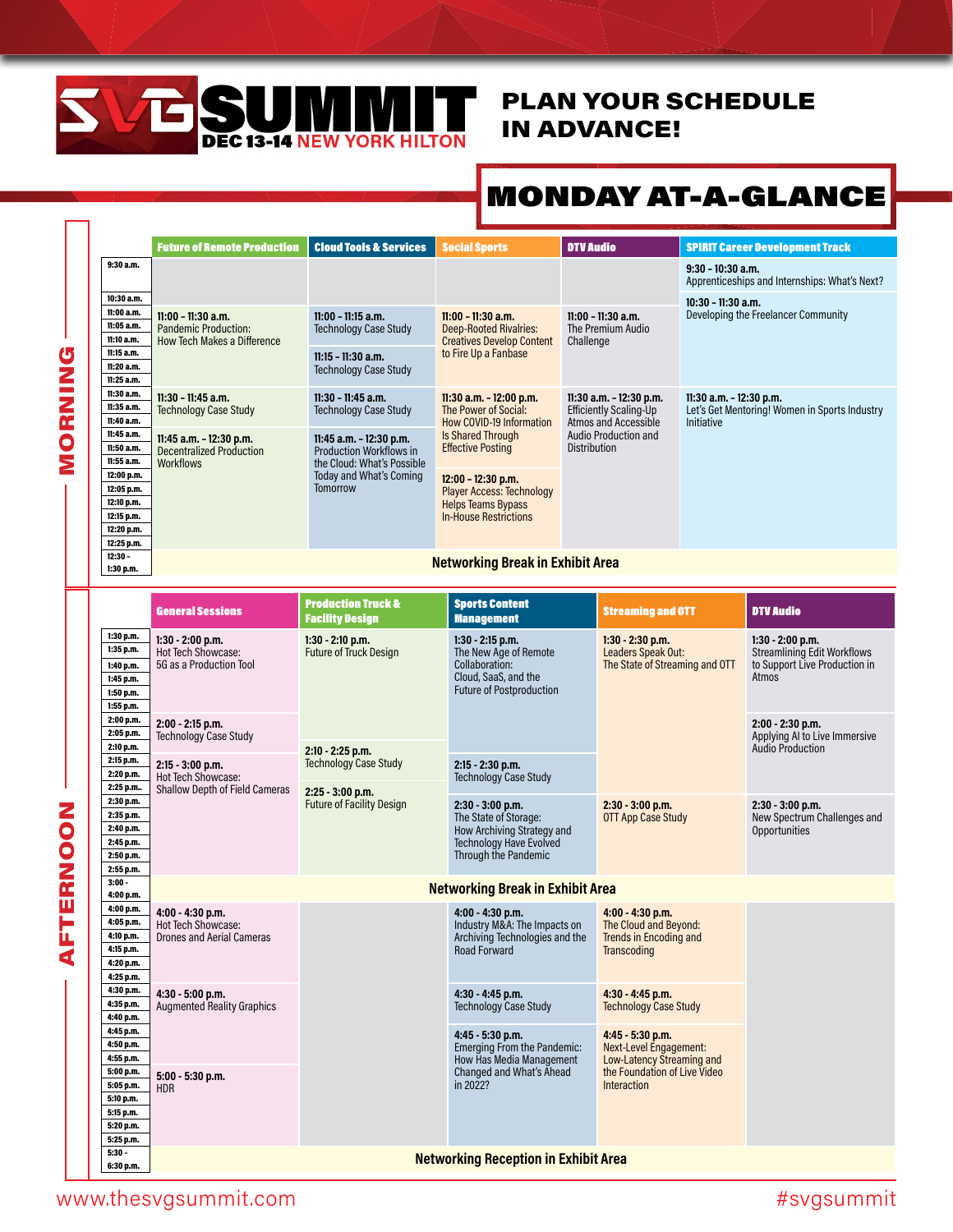

## PLAN YOUR SCHEDULE IN ADVANCE!

## TUESDAY AT-A-GLANCE



#### 8:30 – 9:30 a.m. Networking Breakfast in Exhibit Area

#### 9:30 – 10:15 a.m. State of the Industry

It's been two difficult years since SVG members and sponsors came together for our annual SVG Summit. Leaders from the sports production community discuss how the pandemic has changed sports production, what it will take to recover economically, and much more.

#### 10:15 – 10:30 a.m. Technology Case Study

#### 10:30 – 11:15 a.m. National Network Perspectives

The national networks were a bastion of innovation during the pandemic. Top executives from the national networks discuss their accomplishments, challenges, and look forward to what promises to be a very busy 2022.

#### 11:15 – 11:30 a.m. Technology Case Study

#### 11:30 a.m. – 1:00 p.m. Networking Break in Exhibit Area

#### 1:00 – 1:45 p.m. Regional Network Perspectives

When the national leagues shut down, it was the regional networks, their production partners, and their employees and freelancers who suffered the most. They also had to come up with new ways of working, deal with carriage issues, and embrace new ways of keeping connected with fans. Leaders in the RSN community take to the stage to discuss the future of RSN production and distribution.

#### 1:45 – 2:00 p.m. Technology Case Study

#### 2:00 – 2:40 p.m. Digital Leader Perspectives

OTT, D2C, and social media is transforming the nature of sports content delivery. What is the ripple effect on the content creation side? How are leagues, teams, and broadcasters taking advantage of the digital landscape to give new life to content that otherwise would have gone unseen?

#### 2:40 – 2:50 p.m. Networking Break

#### 2:50 – 3:30 p.m. League Perspectives

The pandemic had a big impact on how leagues approach content creation and delivery. World feeds became a necessity. Apps and digital experiences gave them reach to nearly every corner of the world. And they all continue to look to broadcasters to help their brand look as great as it can in terms of image quality, sound quality, and more. Leaders from sports leagues discuss top trends and challenges as they look to build new audiences.

#### 3:30 – 4:15 p.m. Front Bench Perspectives

Directors and producers are the king and queen makers of new technologies that help them tell stories in new ways. What are some of the innovations they think are making a difference? And what are they looking for out of next-generation tools?

**[CLICK HERE](https://www.thesvgsummit.com/wp-content/uploads/2021/10/2021_SVGSUMMIT_DECK.pdf) to view sponsorship opportunites at the SVG Summit**

*Agenda subject to change*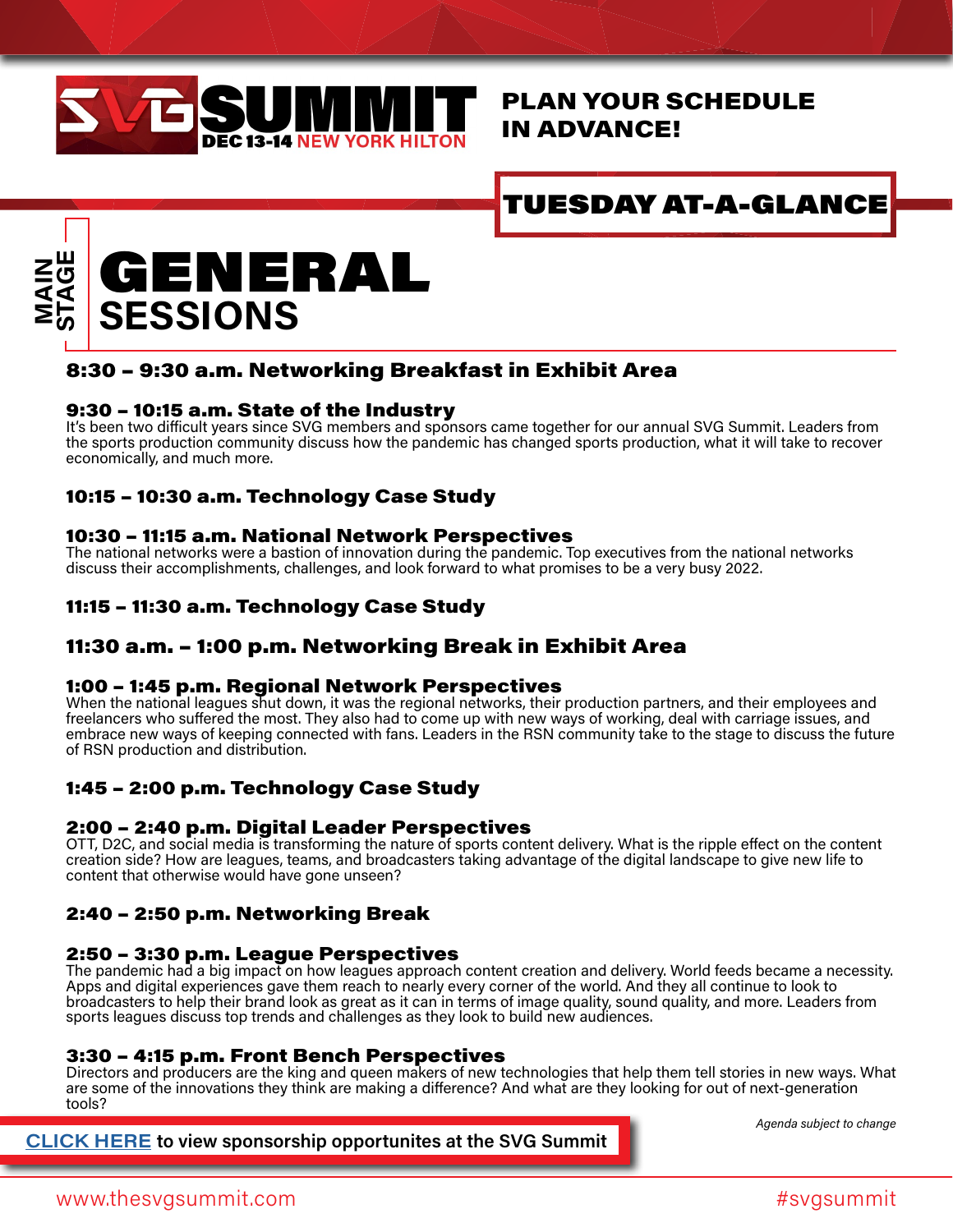

#### EVENT SPONSOR GUIDE TIPS FOR MAKING THE MOST OF YOUR SVG SUMMIT EXPERIENCE!

## BEFORE THE SHOW

#### **1. Let the editorial team know what you plan to show**

Showing new gear? Highlighting a special solution? Email the SVG Editorial Team & let us know so we can promote!

#### **2. Update your branding on www.sportsvideo.org**

Create a new web banner or customize your url to highlight your Technology Showcase tabletop.

#### **3. Share on social media**

Tag every post with #SVGSummit to maximize your exposure, & use your SVG social graphics across your platforms.

#### **4. Set up appointments**

Schedule meetings with your customers & top prospects before you get to the show.

#### **5. Keep an eye on www.theSVGSummit.com**

Identify the key workshops & panels that for your company & plan to have someone sit in & network.

## AT THE SHOW

#### **1. Attend workshops & panels**

Make sure a member of your team is in on every conversation that's relevant to your company.

#### **2. Split up & have a game plan**

While one person works the table, send everyone else to network and encourage attendees to visit the table.

## **3. Be a part of the social conversation**

Keep an eye on SVG's social channels for relevant posts to share, and remember to post your own using #SVGSummit

#### **4. Engage attendees**

Encourage your team working the table to be present & actively engage with attendees as they walk by.

#### **5. Think long term**

The SVG Summit is about building relationships, identifying prospects, & learning about industry trends.

## AFTER THE SHOW

- **1. Follow up with SVG Summit attendees!**
- **2. Watch SVG's social channels for post-event videos, photos, & more!**
- **3. Have a comment or suggestion for Team SVG? Let us know!**